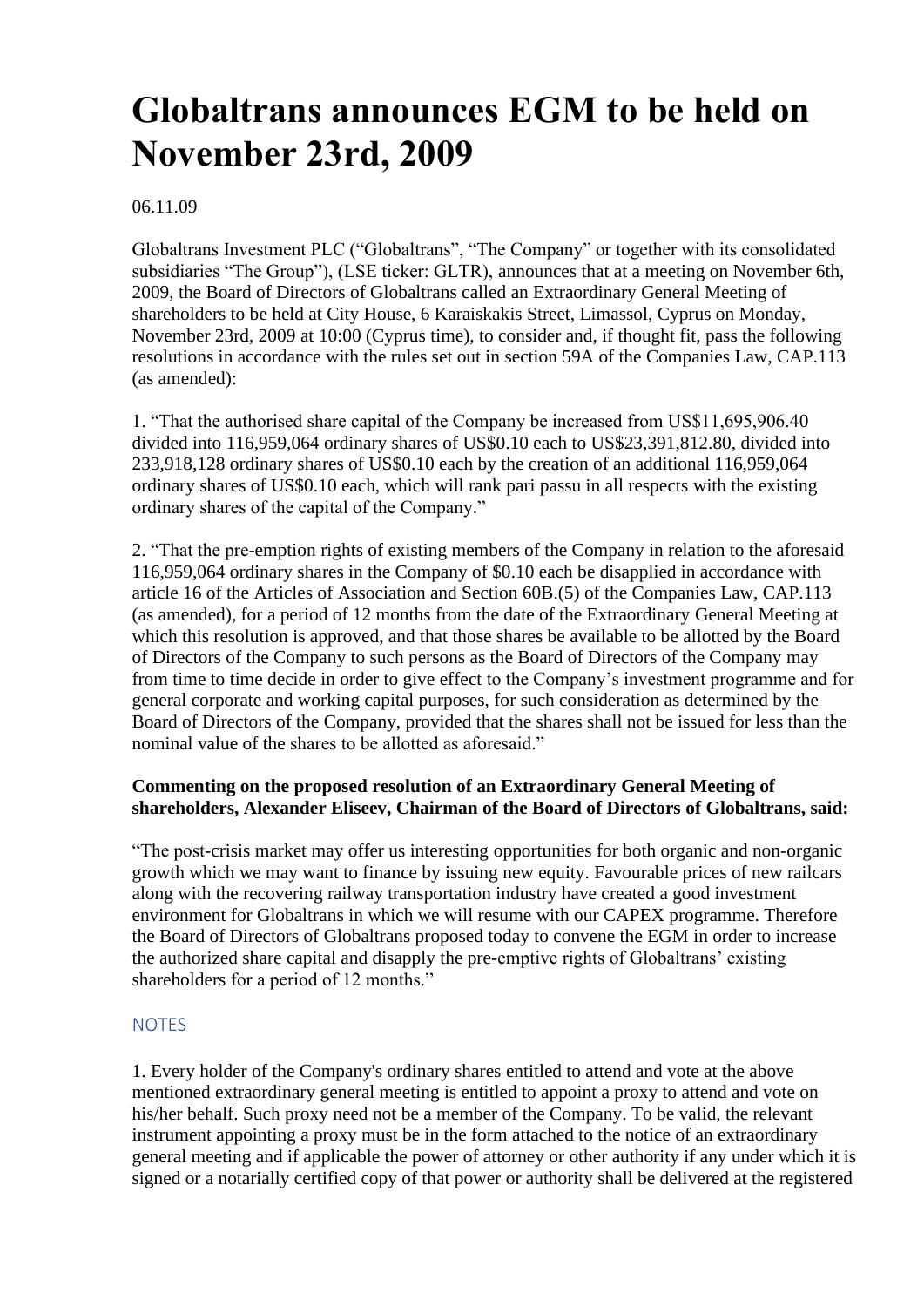office of the Company, at Omirou 20, Agios Nikolaos, 3095 Limassol, Cyprus, not later than 48 hours before the time for holding the extraordinary general meeting.

2. Holders of GDRs will receive a written request containing voting instructions by which he/she may give instructions to the Depositary to vote for or against each resolution. Such request will include details as to the steps GDR holders need to take in order to give such instructions.

## ENQUIRIES

#### **Globaltrans Investor Relations**

Priit Pedaja

Mikhail Perestyuk

+357 25 503 153

### **The Bank of New York Mellon Investor Services**

Phone: +1 888 BNY ADRS (1 888 269 2377); +1 201 680 6825

Email: [shrrelations\(at\)bnymellon.com](mailto:shrrelations@bnymellon.com)

## NOTES TO EDITORS

Globaltrans (Globaltrans Investment PLC together with its subsidiaries - "Globaltrans" or "The Group") is the largest private freight rail operator group in Russia by the size of owned rolling stock fleet (based on publicly available information) and the first and only to have an international listing.

Globaltrans Investment PLC is incorporated in Cyprus and has operating subsidiaries in Russia, Ukraine and Estonia. The Group provides freight rail transportation, railcar leasing, and associated services to large industrial and medium sized corporate customers. It carries customers' cargoes to more than 25,000 destinations in Russia and Ukraine. Globaltrans' rolling stock fleet is one of the most modern in Russia with 26,347 railcars of average age of 4.5 years as of 30 June 2009. The Group employs 534 employees.

In 2008 the Group's freight rail turnover totaled 61.7 billion tonnes-km with 33.3 million tonnes of freight transported. In 2008 Globaltrans recorded revenue of US\$660.9 million with adjusted EBITDA amounting to US\$250.3 million.

Globaltrans' global depositary receipts are listed on the Main Market of the London Stock Exchange under the ticker GLTR since May 2008.

To learn more on Globaltrans, please visit www.globaltrans.com.